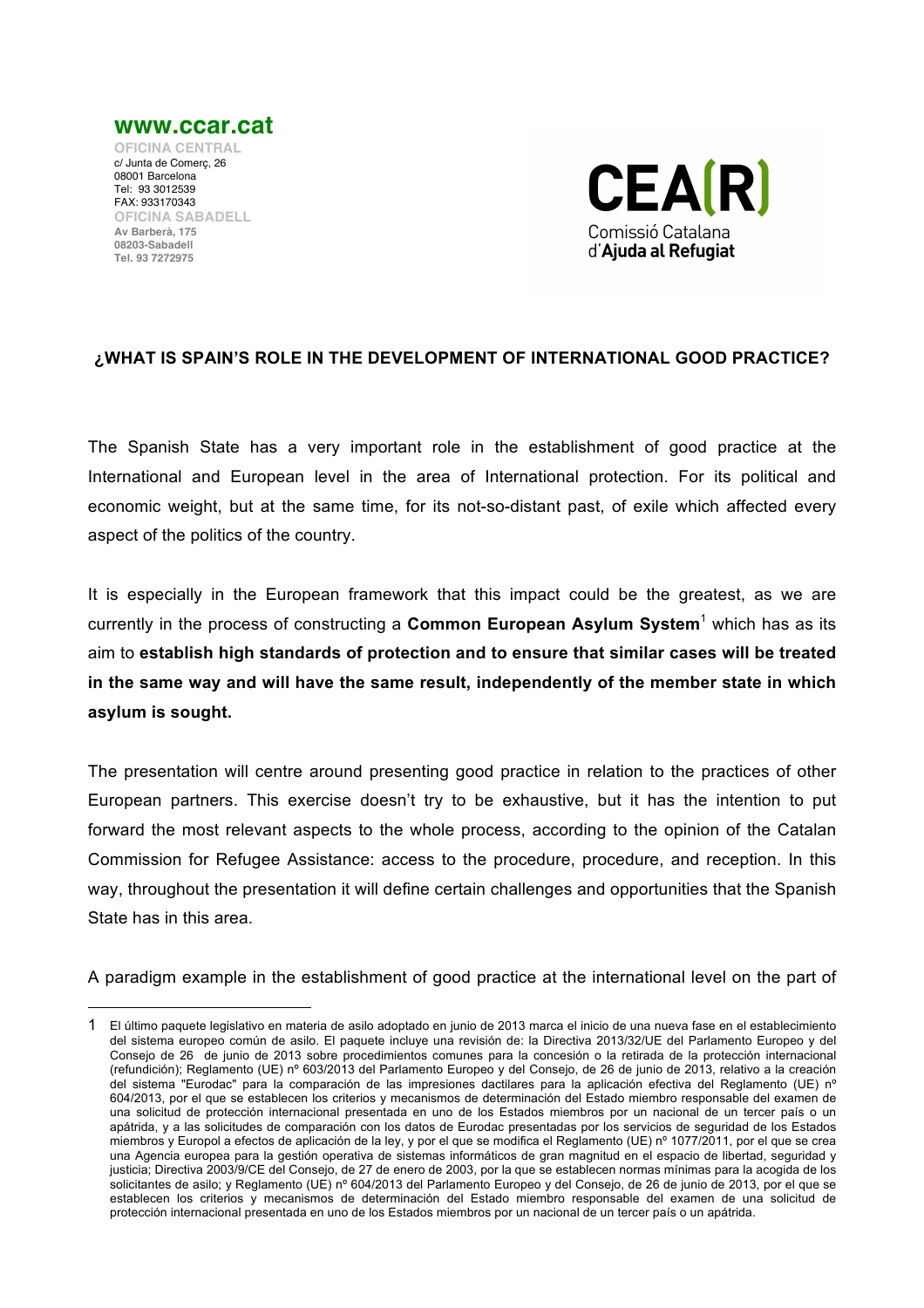

**OFICINA CENTRAL** c/ Junta de Comerç, 26 08001 Barcelona Tel: 93 3012539 FAX: 933170343 **OFICINA SABADELL Av Barberà, 175 08203-Sabadell Tel. 93 7272975**

 $\overline{a}$ 



the Spanish state comes from the hat is included in the definition of a refugee from the law 12/2009, persecution on the basis of sexual orientation and gender identity and persecution on the basis of gender. Little by little this has also come to be adopted in other countries. In this sense, I insist on the need explicitly to recognise human trafficking when we consider that, currently, the treatment by the foreigners regime, is re-victimising the victims of a crime in which the threat does not end in the host country, but in a number of cases there is a risk to the victim and the families in the country of origin. Likewise, it also begins to be necessary to recognise the persecution of groups by organised gangs, a phenomenon that is particularly becoming apparent in Central America<sup>2</sup>.

Spain also has an opportunity to establish good practice at the European level, facilitating access to the asylum procedure in diplomatic ways. Currently, to be able to access the asylum procedure in any of the member states of the EU, it is necessary to be in the territory of Europe.

The increase, the diversification and the externalization of the mechanisms of border control imposed by the governments of the European Union $3$  mean that thousands of people each vear face despair and they put their need for a dignified life in the hands of human traffickers, putting their lives in grave danger. In this sense, it is important to emphasise the need to remove concertina calls, wire blades, in the fences of Ceuta and Melilla, the installation of which is inhuman and against human rights, threatening the physical integrity and human rights of migrants and refugees. Furthermore, this is a useless measure which does not discourage them from jumping the fence, from desperation, and only contributes to increasing the pain and suffering of migrants and refugees.

As we have said, the closure, militarization, and the externalization of borders is preventing thousands of persons from accessing the international protection procedure, especially in the

<sup>2</sup> *Nota de orientación sobre las solicitudes de la condición de refugiado relacionadas con las víctimas de pandillas organizadas*, marzo 2010, ACNUR. Disponible en http://www.refworld.org/pdfid/4bf4e2232.pdf

<sup>3</sup> Dispositivos FRONTEX, políticas restrictivas de visados, sanciones a los transportistas, ausencia de canales de entrada legales y seguros para las personas que quieren solicitar la protección internacional, entre otros.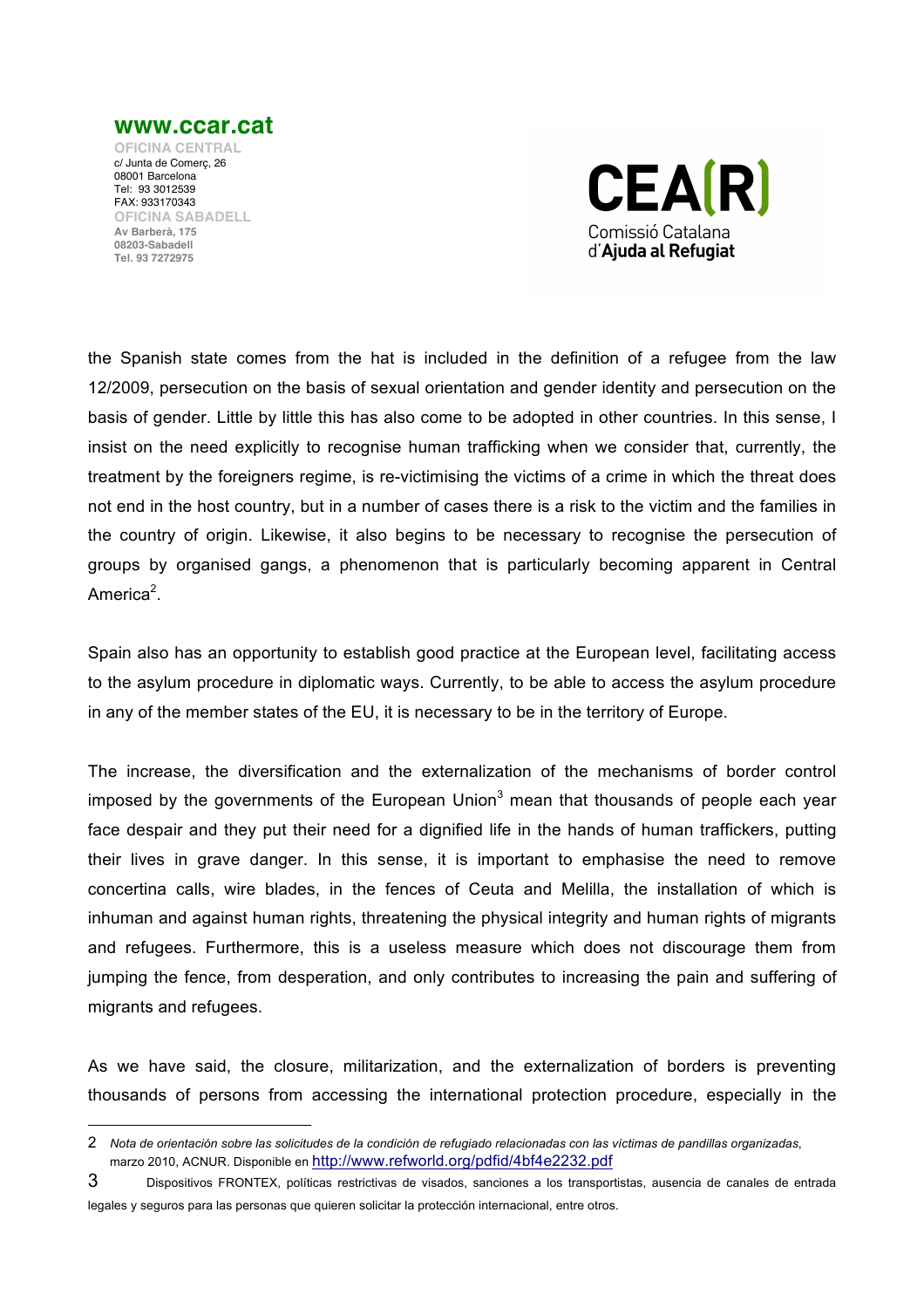

**OFICINA CENTRAL** c/ Junta de Comerç, 26 08001 Barcelona Tel: 93 3012539 FAX: 933170343 **OFICINA SABADELL Av Barberà, 175 08203-Sabadell Tel. 93 7272975**



southern border of the EU. This has seen a reduction in the number of asylum seekers dramatically, while the needs for international protection in the world, and particularly in the Mediterranean Region, have not decreased, indeed, to the contrary, they have increased (Tunisia, Libya, Egypt, Syria, without forgetting that it is the passageway for the most vulnerable migrants and refugees coming from Sub-Saharan Africa).

We find an Italy that has reduced the number of applicants for International protection in 2012 (compared to 2011) by 53% and Spain by 25%. This year, Spain reached a record low, with only 2,565 applications received for International protection.

Given this scenario, marked by human dramas like those in Lampedusa (we cannot forget that in the last 10 years it is calculated that 17,300 people have died in the Mediterranean<sup>4</sup>); the Spanish state, as a country of the southern border of the EU, has a fundamental role in this question and has the opportunity to establish a series of good practice, resuming the possibility of seeking international protection by diplomatic channels through the regulation of the 12/2009 Law, as this leaves open the door to the possibility of establishing identification of refugees in their first ports of entry, which could be airports, sea ports, and the land border posts of Ceuta, Melila, CETIS and CIEs. With respect to these last, CCAR advocates that they must close, as their existence is incompatible with the democratic state which respects rights. It is a grave violation of human rights, you cannot deprive persons of their liberty just for being in an irregular situation according to administrative regulations.

Also, an alternative to these particularly ferocious policies of control of migration flows in which refugees return once more to be victims, needs to be established, specially for the afore-mentioned measures, especially for the most vulnerable groups, increasing the commitment with the resettlement programme progressively increasing the number of refugees resettled in line with the economic and political weight of the Spanish state in the international community (Germany this same year has committed to resettle 5,000 Syrian refugees). It is noted that the resettlement is not

 $\overline{a}$ 

<sup>4</sup> http://mondediplo.com/blogs/mapping-europe-s-war-on-immigration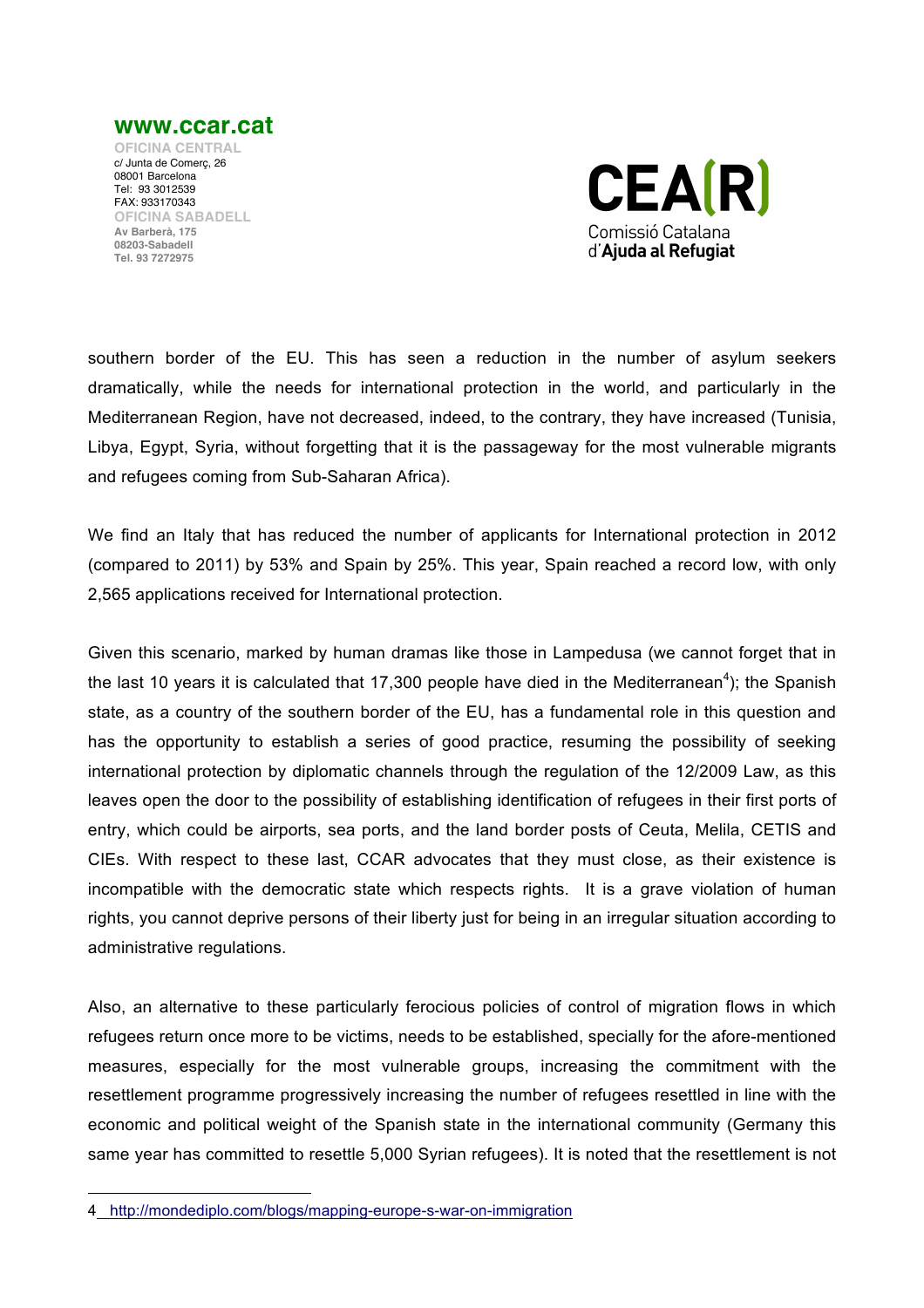

c/ Junta de Comerç, 26 08001 Barcelona Tel: 93 3012539 FAX: 933170343 **OFICINA SABADELL Av Barberà, 175 08203-Sabadell Tel. 93 7272975**



a political substitute for current policy, but an alternative more to guarantee human rights to refugees.

Despite these low figures in the number of applications made for international protection in 2012, it is necessary to recognise Spanish good practice, compared to Germany, France and Italy in the reception of applicants for international protection in the territory in a decentralised manner and not within a single or few offices in the territory as may be the case in Great Britain or Ireland<sup>5</sup>.

However, in the process at the border, we consider that there is the possibility to establish procedures and guaranteed measures that facilitate the access of international NGOs to the detention centres and ships in cases where they detect stowaways, in compliance with article 19.4 of the Asylum Law, in order to facilitate the detection and assessment of susceptible persons to seek international protection in the Spanish state.

There are European countries like France, Italy, Bulgaria or Great Britain in which, for various reasons, principally administrative, persons which seek international protection are delayed filing their application for asylum, adding further obstacle to accessing their rights as asylum seekers. For example, in Franc, before submitting the application , the applicant must obtain a temporary residency permit for the 'prefacture'. In the case of Spain, there is no mechanism of this nature<sup>6</sup>.

One element that, in our opinion, is damaging to the image of the Spanish state is that it is inacceptable, from the point of view of human rights, and that Spain could correct and establish good practice in respect to the situation of asylum seekers in Ceuta and Melilla who are restricted in their freedom of movement from these territories to the Peninsula. You cannot use applicants for international protection as further mechanisms in the politics of control of migration flows as in this practice, denounced by the Ombudsman and by the Special Rapporteur of the United Nations on contemporary forms of racism, racial discrimination, xenophobia and other related intolerances.

6 Ibid

 $\overline{a}$ 

<sup>5</sup> Not there Yet: an NGO Perspective on Challenges to Fair and Effective Common European Asylum System. Anual Report 2012/2013; elaborado por Asylum Information Database. Disponible en: http://www.asylumineurope.org/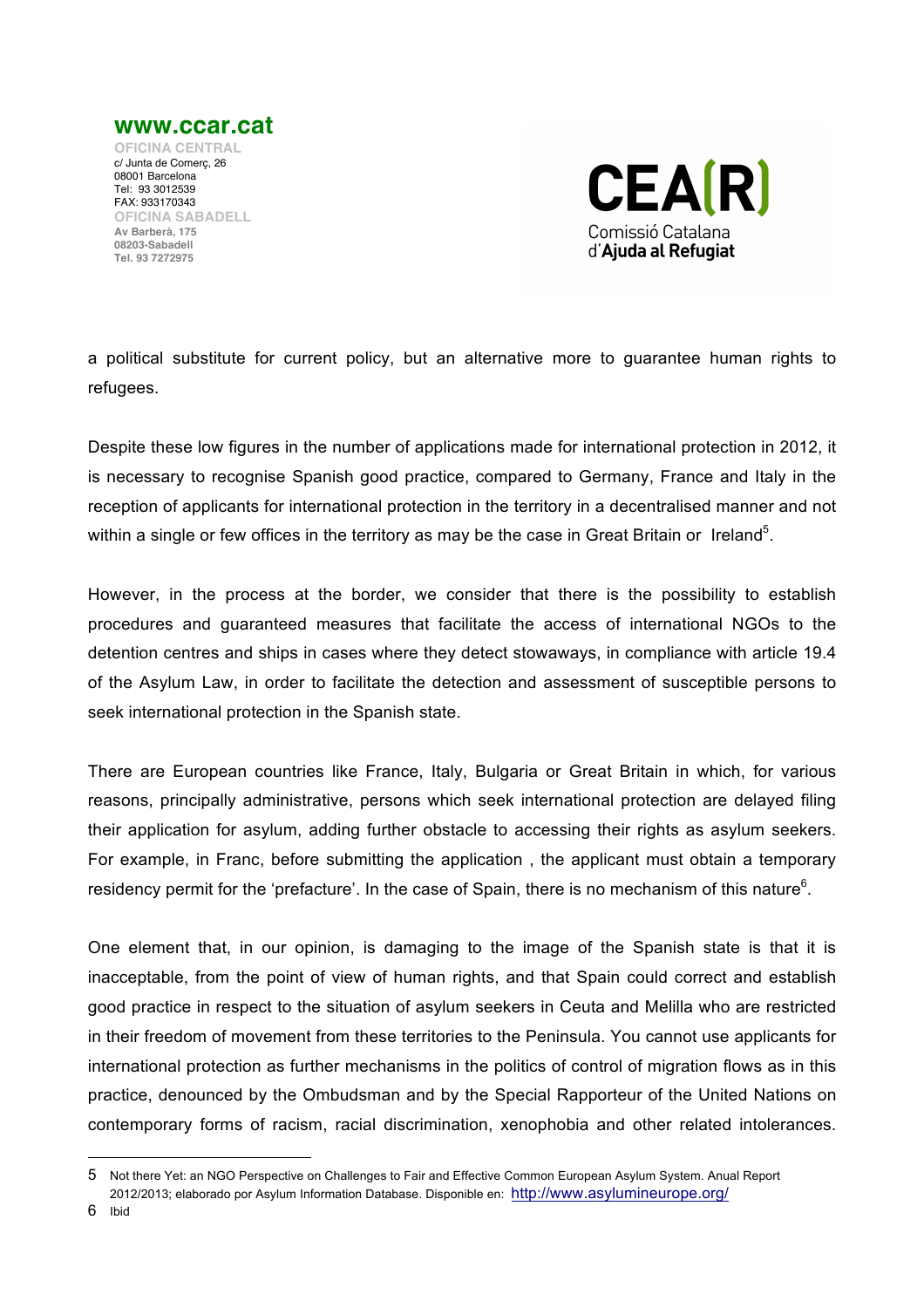

FAX: 933170343 **OFICINA SABADELL Av Barberà, 175 08203-Sabadell Tel. 93 7272975**



The number of applications has suffered an alarming decline: in Melilla 42 applications were made in 2011, 22 in 2012, and in Ceuta, from 505 in 2011 to 184 in 2012<sup>7</sup>.

Likewise, we believe that another good practice would be the creation of a mechanism for hearing the NGOS in the study of cases submitted for study by the Inter-ministerial Commission of Asylum and Refuge.

On the other hand, it should be stressed, as a Spanish good practice, the access to free legal assistance of the applicant for international protection. This access is absolutely essential, especially when the procedures are gaining complexity and the European jurisprudence is going to increase. It is really worrying that countries like Germany, Austria, Italy, Poland or UK, among others, are not guaranteeing this assistance and it has to be NGOs who assume this responsibility<sup>8</sup>.

On the reception conditions, which include housing, meals, and access to the work market, we must affirm that in the context of Europe, the Spanish state has a good model and we can define it as good practice. However, we need to strengthen it, improve it and consolidate it, so that the standards will not reduce as a consequence of policies to restrict public spending and high unemployment affecting the country, and obviously affecting the process of social inclusion of asylum seekers and refugees. However, it is our concern that the reduction in the number of places available, in the past two years, have reduced by 250 places $^9$ .

It is also our worry that the number of months spent in the welcome places has reduced from 12 months to 6 months, by the Ministry of Employment and Social Security, as well as the denial of requests for extensions of stay in exceptional cases and people denied international protection.

 $\overline{a}$ 

<sup>7</sup> Informe 2013 sobre la situación de las personas refugiadas en España, elaborado por la Comisión Española de Ayuda al Refugiado CEAR. Disponible en http://www.ccar.cat/publicacions-i-recursos/informes-cear/

<sup>8</sup> Op Cit.

<sup>9</sup> Número de plazas de acogida para solicitantes de protección internacional incluyendo los Centros de Acogida a Refugiados (CAR) y los centros gestionados por entidades sociales fue en 2011 de 1132; 1039 en enero de 2012 que a partir de junio de 2012 pasó a 909 y en 2013 es de 882 plazas.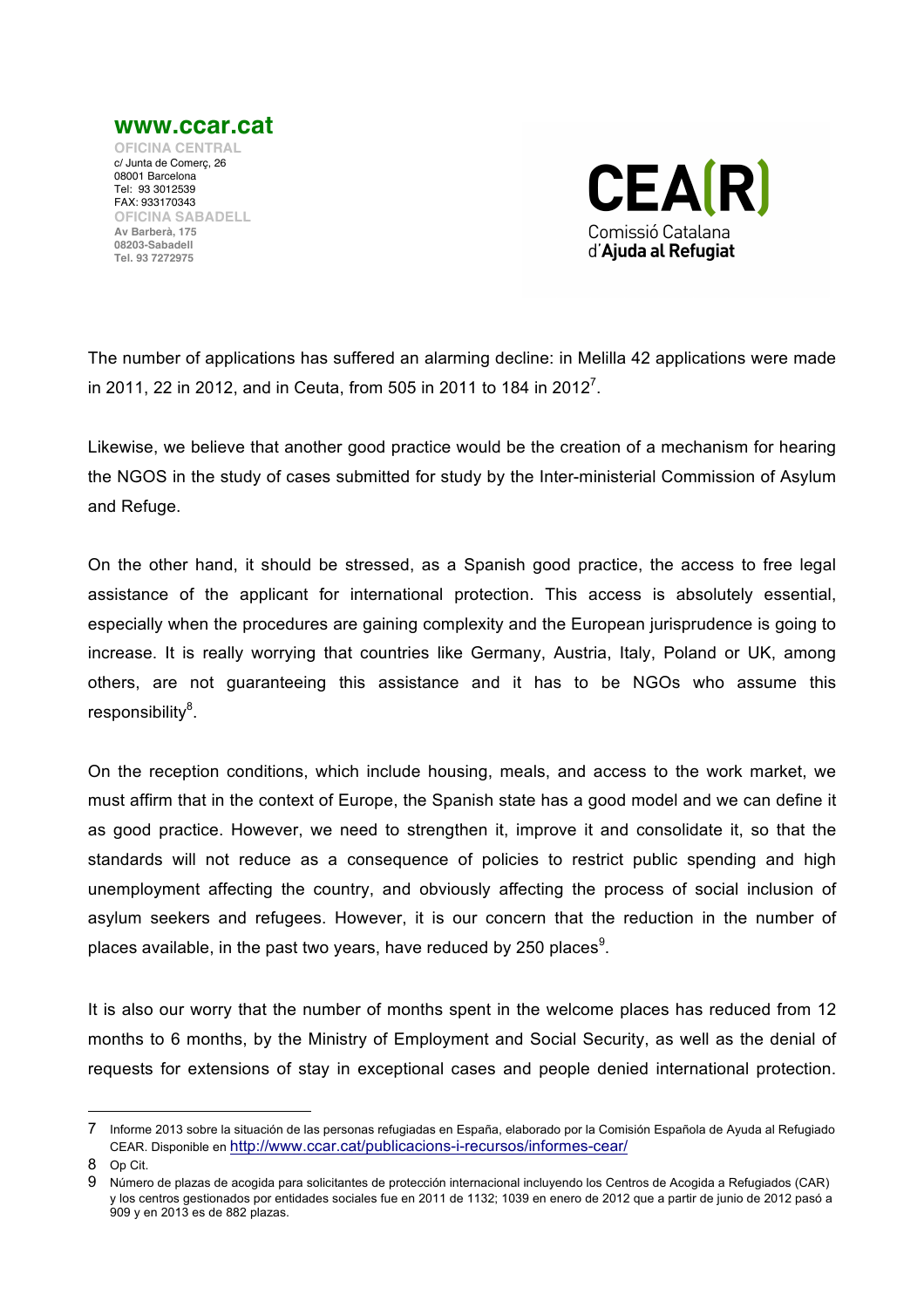

**OFICINA CENTRAL** c/ Junta de Comerç, 26 08001 Barcelona Tel: 93 3012539 FAX: 933170343 **OFICINA SABADELL Av Barberà, 175 08203-Sabadell Tel. 93 7272975**



This situation is very worrying.

Regarding access to the labour market, for asylum seekers, this is determined principally by work permits. Directive 2013/33 provides a period of nine months before being granted. In the Spanish state it is 6 months. In Sweden the day after the application for international protection. In Germany, France or Hungary, it is given at 12 months. So, we are within what could be called European good practice, although taking into account that in fact, asylum seekers who reside in welcome centres can only be there 6 months with no possibility of extension. It is necessary to consider facilitating temporary authorisation to work at the moment of their application, which would allow an improvement in their living conditions when they leave the welcome centre.

Also, we cannot forget that applicants for international protection have to face a series of additional difficulties like: that their residency permits and work permits are provisional and temporary; that in the majority of cases they have a limited understanding of the language or languages of the receiving society; that they must face the validation of their diplomas and professional qualifications (something for which, in the majority, contact with the country authorities is impossibly truncated), and as people of foreign origin unfortunately in many cases face discrimination in the selection process for finding employment.

In conclusion, the Spanish state has a very important role in the establishment of good practice at the international level, but particularly at the European level. The Common European Asylum System tries to harmonize national asylum policies. However, it has started to establish a series of minimal norms which, in many cases, if they are compared with Spanish minimal norms and practice, are below the Spanish national standards. The two key challenges which the Spanish state needs to meet in this area are: on the one hand, that its policies of border control respect and guarantee human rights and the right to asylum and the maintenance, consolidation and increase of its policies in the area of reception of applicants for international protection, refugees and stateless persons in a period of economic recession in which the principle 'mantra' is the control and reduction of public spending.